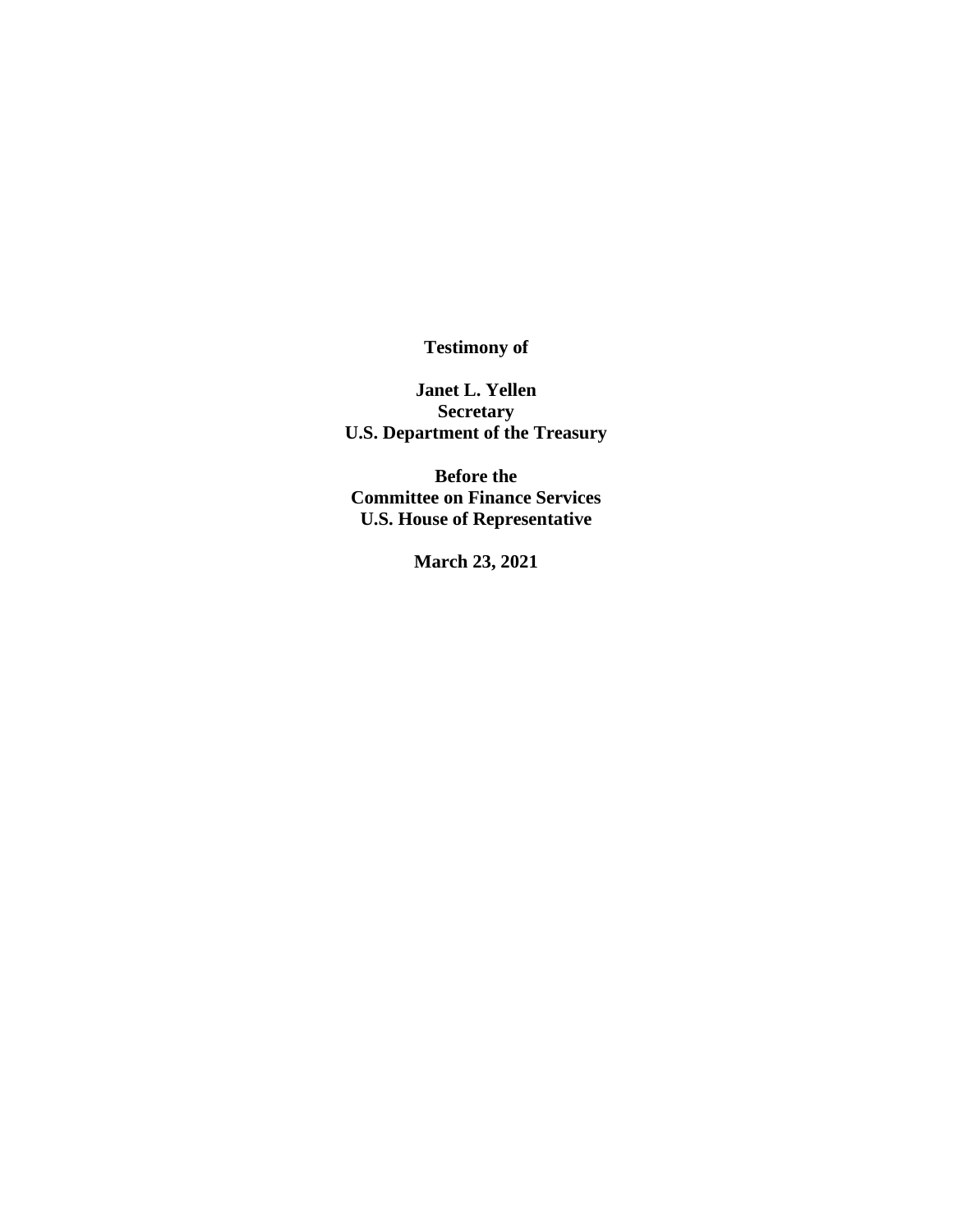Chairwoman Waters, Ranking Member McHenry, members of the Committee, thank you for having me.

We are meeting at a hopeful moment for the economy – but still a daunting one. While we're seeing signs of recovery, we should be clear-eyed about the hole we're digging out of: The country is still down nearly 10 million jobs from its pre-pandemic peak.

When Congress passed the CARES and Consolidated Appropriations Acts last year, it gave the federal government some powerful tools to address the crisis. But upon taking office, I worried they weren't powerful enough. After all, there were – and still are – some very deep pockets of pain in the data.

One-in-ten homeowners with a mortgage are behind on their payments, and almost one-in-five renters are behind on their rent. There are 22 million people who say they don't have enough food to eat. One-in-ten adults are hungry in America.

I looked at data like these, and I worried that the COVID economy was going to keep hurting millions of people now and haunt them long after the health emergency was over.

We know that when the foundations of someone's life fall apart – when they lose the roof over their head or the ability to eat dinner every night – the pain can weigh on them for years. Their earning potential is permanently lowered. I worried about this happening on a mass scale.

That's why I advocated very hard for the American Rescue Plan, and it's why my first – and most enthusiastic – message today is: Thank you.

With the passage of the Rescue Plan, I am confident that people will reach the other side of this pandemic with the foundations of their lives intact. And I believe they will be met there by a growing economy. In fact, I think we may see a return to full employment next year.

Of course, the speed and strength of our recovery depends, in part, on how we implement the legislation. Treasury is tasked with much of that work, and there is nothing that I – or my team – take more seriously. We appreciate your oversight on this matter, and I want to briefly tell you about how we've been working.

Since taking office two months ago, we have been expediting relief to the areas of greatest need. For example, small businesses – and especially the smallest small businesses, which are disproportionally owned by women and people of color.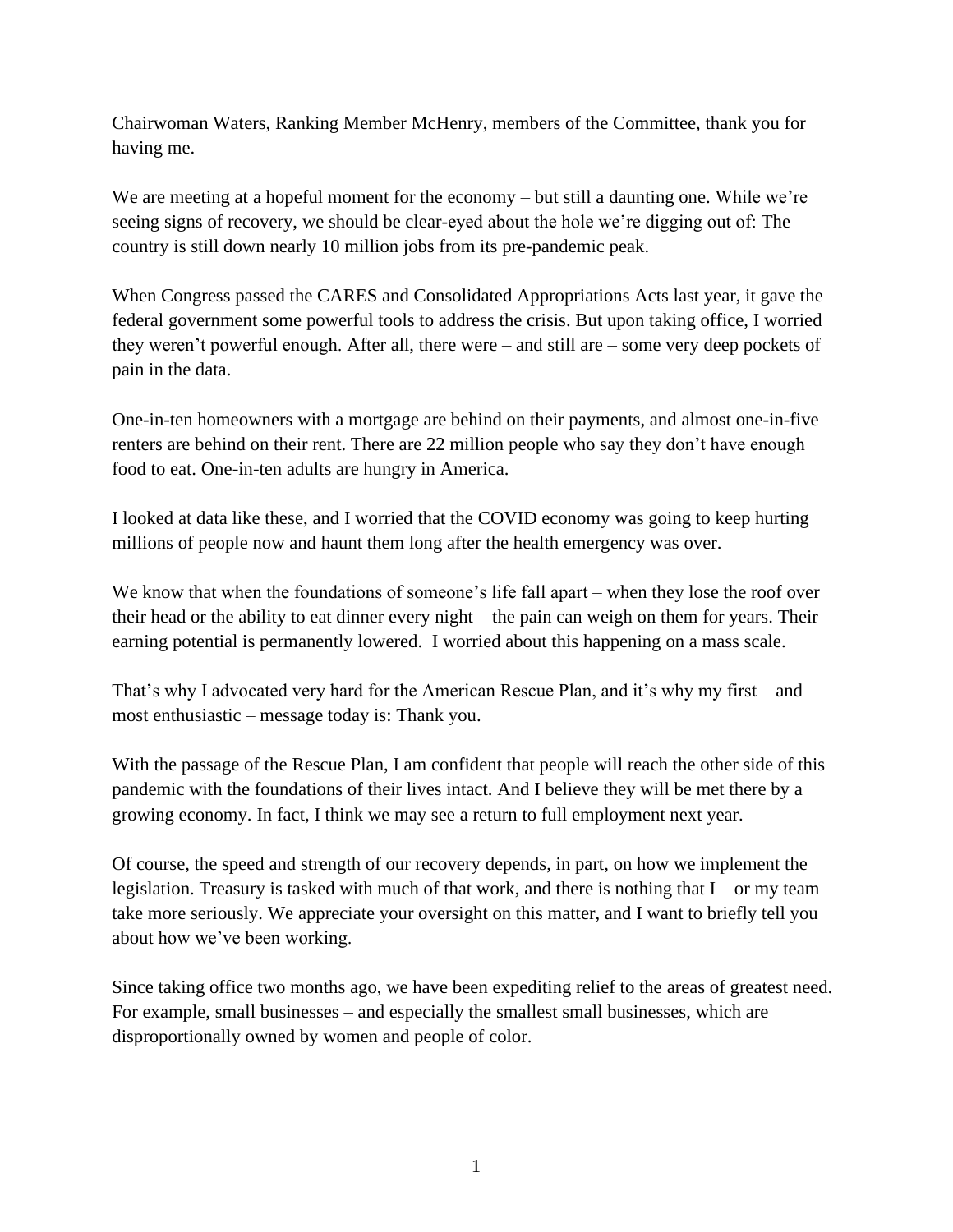The pandemic has hit these businesses hard. The Paycheck Protection Program was an early lifeline, but because of issues with the program's design, the first rounds often didn't reach the smallest sole proprietorships. We're addressing that now. We worked with SBA to tweak how the program was implemented. It's allowing the PPP to reach millions more microbusinesses and entrepreneurs, especially in rural and low-income areas.

We're also building capacity to support these communities over the longer term. Because of the December legislation, Treasury now has \$12 billion to inject into community development financial institutions and minority depository institutions. In turn, these CDFIs and MDIs can lend that capital out, helping people buy homes and start businesses in places that the financial services sector traditionally hasn't served well.

Then, there are the families I spoke about, the ones struggling to keep a roof over their head and food on the table.

The American Rescue Plan provides more than \$30 billion to help renters and homeowners at risk of losing their homes. And we're making sure that assistance flows as efficiently as possible.

For instance, the previous Administration put in place rules that required tenants and landlords to provide quite a bit of documentation to get rental assistance, including detailed statements about their income. But some people don't have access to those documents. We're cutting through the red tape for them, while still taking reasonable steps to prevent fraud and abuse.

And of course, we've been sending direct payments to Americans – a lot of Americans. As of last week, we had issued over 90 million payments.

And all this is just a fraction of Treasury's work. There are so many more relief programs, including one that will provide \$350 billion in aid to state and local governments. Implementing all of it is more complicated than it sounds, and we are working closely with stakeholders to make sure that these programs are both efficient and effective.

Behind these many relief programs, these millions of transactions, are a staff of very dedicated (and very tired) Treasury and IRS employees. My final word is to them: Thank you. You are putting on a master class in how government should work in the furnace of a crisis. I'm grateful to be your colleague.

With that, I am happy to answer any questions you have.  $###$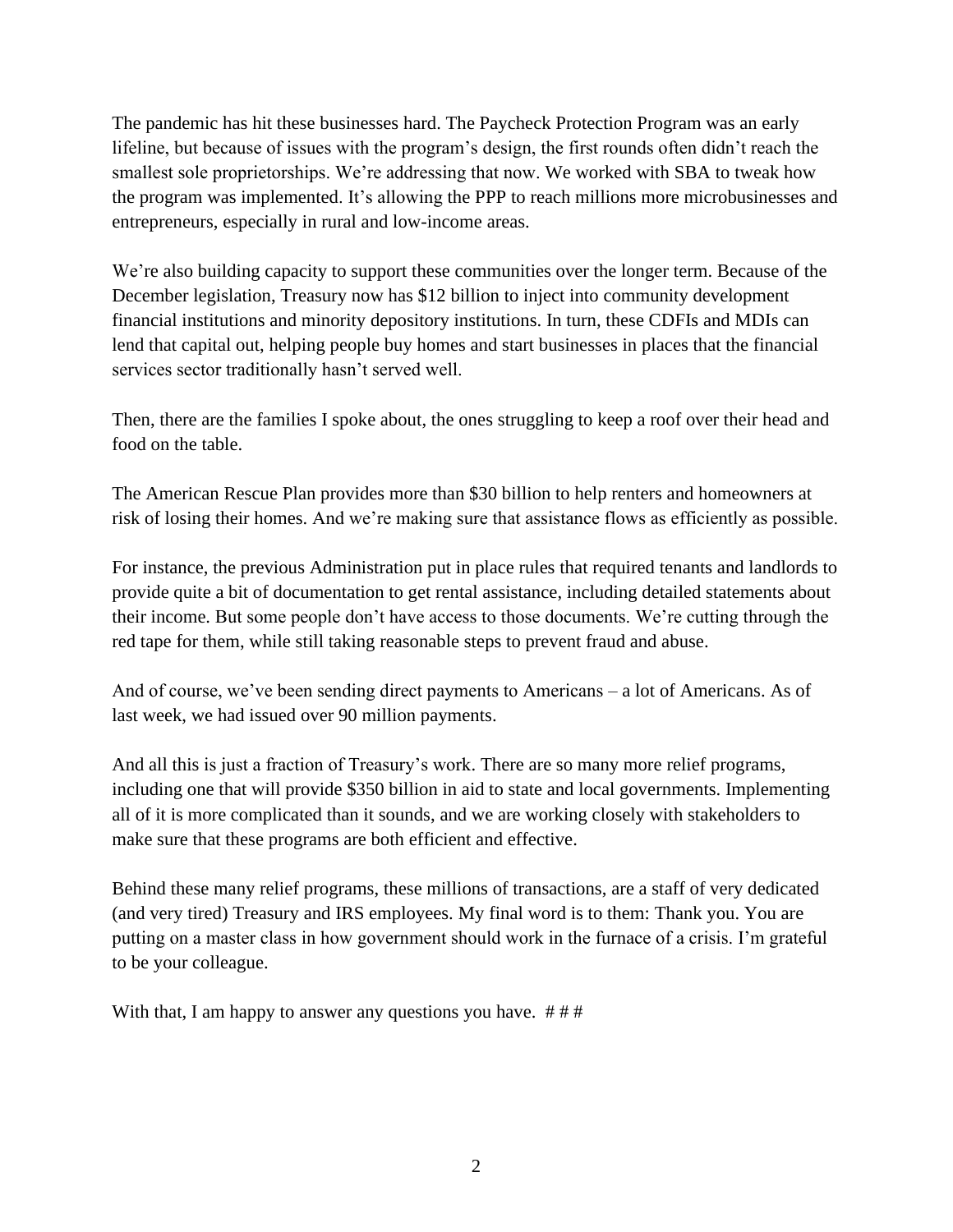#### **Testimony Addendum**

### **Overview**

Collectively, the Coronavirus Aid, Relief, and Economic Security Act (CARES Act); Consolidated Appropriations Act, 2021; and American Rescue Plan Act of 2021 (ARP) have created more than 15 new programs either directly administered by the Department of the Treasury or administrated with significant Treasury involvement. These programs have provided critical support to sectors that run the gamut of the American economy, from state and local governments to small businesses to individual taxpayers, homeowners, and renters.

The funds distributed by Treasury through these programs have helped keep our economy afloat during this difficult time. In recent weeks, the IRS has distributed more than 90 million economic impact payments totaling \$242 billion; Treasury has stood up a new program to invest \$9 billion in community development financial institutions and minority depository institutions; Treasury's investments have resulted in airlines canceling 27,000 planned furloughs and kept employees on the payroll; and the SBA, with assistance from Treasury, has facilitated the approval of 2.7 million loans to small businesses totaling \$181 billion in the most recent round of PPP. And with the ARP at the early stages of implementation, this is only the beginning.

The remainder of this addendum provides a summary of the progress to date and the plans to come for key Treasury-led or -backed initiatives under these three statutes. In addition to the programs described below, the Treasury Secretary also approved certain facilities established by the Board of Governors of the Federal Reserve System under section 13(3) of the Federal Reserve Act, and Treasury made investments in those facilities using funds provided by the CARES Act.

# **CARES Act Programs**

# *Coronavirus Relief Fund*

The CARES Act's Coronavirus Relief Fund provided \$150 billion in aid for state and local governments, including Tribal governments, to help navigate adverse impacts of the COVID-19 public health and economic crisis. These funds could be used for necessary expenditures incurred due to COVID-19 which were previously unaccounted for in the recipient's most recent budget.

To date, Treasury has made \$149.5 billion in payments (99.7 percent) from the Coronavirus Relief Fund to 785 governments. Remaining funds will be disbursed following final court decisions related to Tribal allocations. As of December 31, 2020, recipient governments reported that of the approximately \$150 billion provided by Treasury, \$96 billion (64 percent) had been expended in under nine months, providing rapid relief to many Americans in need. Recipients also reported that much of the spending went to priority categories related to payroll for public health and safety employees, small business assistance, housing services, and COVID-19 testing and contact tracing.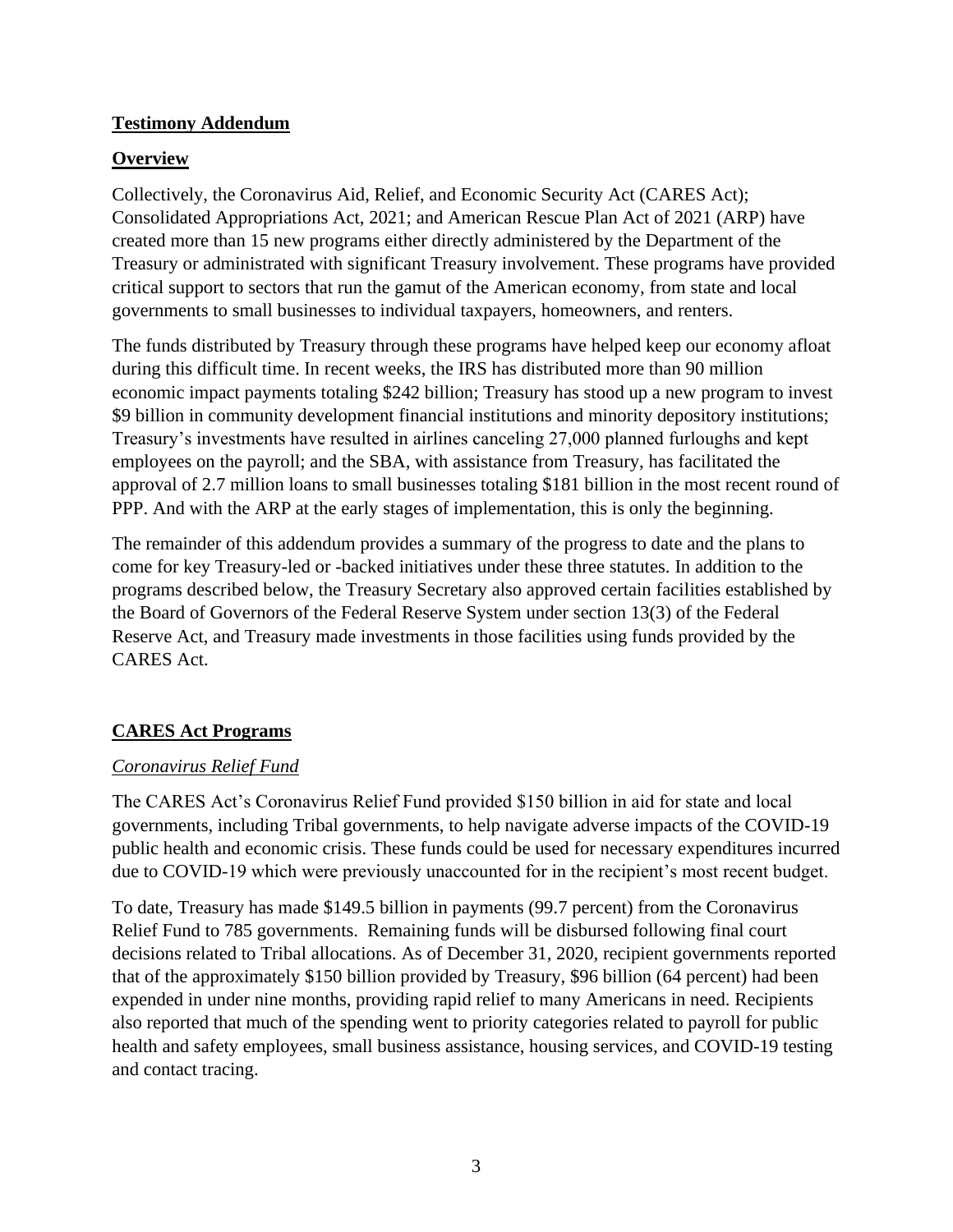As a result, Coronavirus Relief Fund spending has supported keeping essential frontline employees on state and local government payrolls and funding critical investments to help keep Americans safe.

### *Payroll Support Program (PSP)*

Treasury has awarded \$41 billion so far under the two rounds of the PSP for over 650 passenger air carriers, cargo air carriers, and certain aviation contractors. These funds must be used exclusively for the payment of employee wages, salaries, and benefits. The PSP has preserved aviation jobs, compensated air carrier industry workers, and prevented involuntary furloughs during the pandemic. PSP awards have supported payroll for over 600,000 aviation employees. The requirements applicable to companies participating in the PSP have prevented tens of thousands of industry layoffs, and Treasury continues monitoring recipients for compliance with restrictions on share buybacks, dividend payments, and executive compensation.

Treasury continues to review and approve the remaining applications from passenger air carriers and certain aviation contractors for the second round of the PSP (PSP2), under the Consolidated Appropriations Act, 2021. PSP2 is designed to preserve aviation jobs by requiring certain participants to recall and rehire workers who were involuntarily furloughed or terminated before the establishment of PSP2. Thus far, PSP recipients have issued recall notices to an estimated 60,000 employees who had been involuntarily furloughed or terminated.

The ARP provides additional funding for the PSP (PSP3), including up to \$14 billion for passenger air carriers and up to \$1 billion for certain aviation contractors. Like prior iterations of the program, the ARP's PSP funding must be used exclusively for the continuation of payment of employee wages, salaries, and benefits. As required by the ARP, Treasury published guidelines for PSP3 just five days after the ARP's enactment.

As compensation for the assistance provided in the PSP, the largest PSP recipients have issued Treasury promissory notes with a total principal amount of \$11 billion and equity warrants with a face value of approximately \$1 billion. Treasury will continue to receive additional equity warrants and notes from the largest PSP recipients as additional disbursements in PSP2 and PSP3 are made.

# *Aviation Loan Program*

The CARES Act provided \$25 billion for Treasury to make loans directly to passenger air carriers; aviation maintenance, repair, and overhaul (MRO) companies; and ticket agents. The statute also provided \$4 billion for Treasury to make loans to cargo air carriers. The availability of these loans served as an essential liquidity backstop for the aviation industry at a time of record low investor confidence in the industry.

In this program, Treasury entered into loan agreements for commitments totaling \$20.8 billion with seven of the ten largest passenger air carriers. The loans to those large passenger air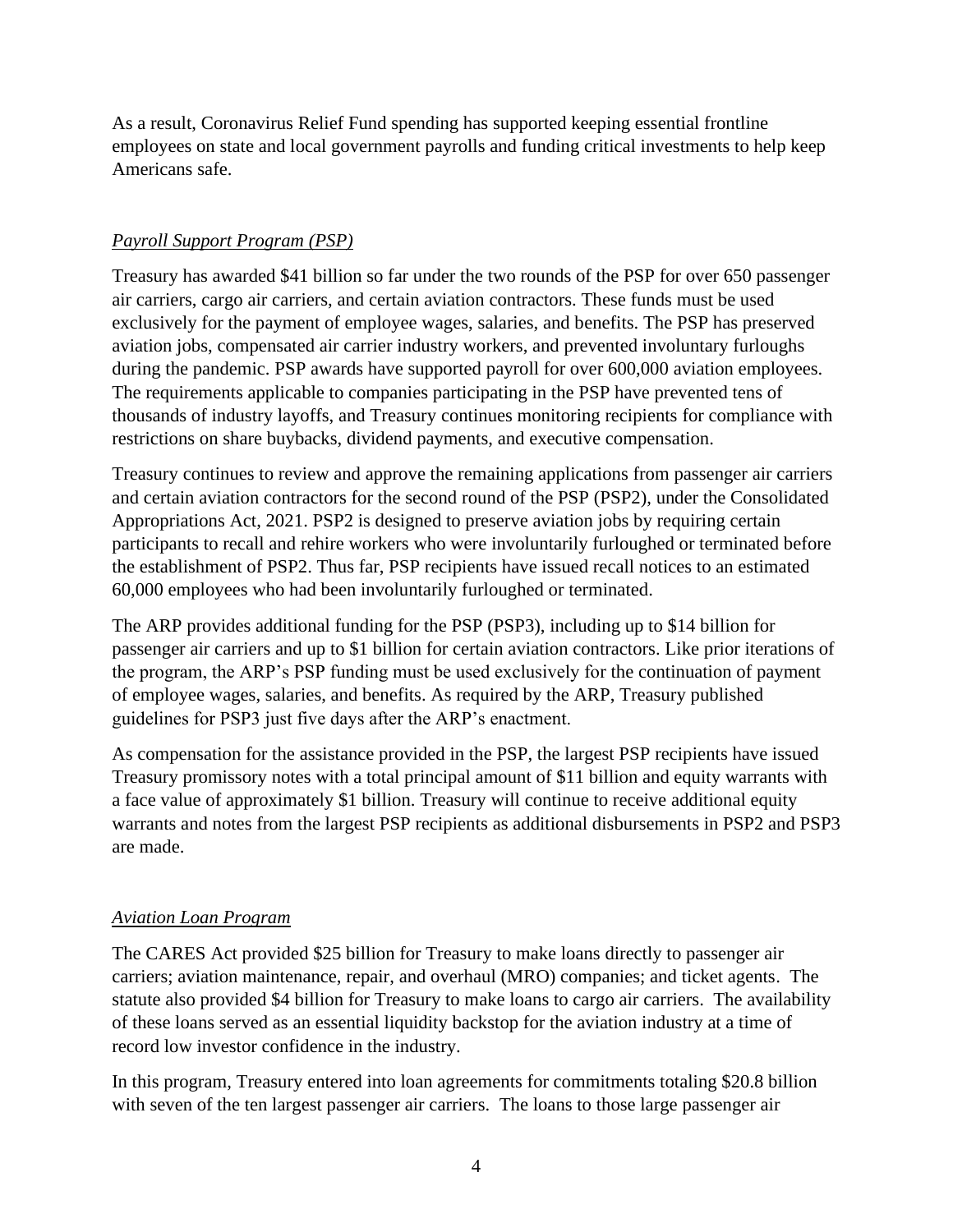carriers are secured by collateral and, in some cases, rights to future cash flows from the airlines' loyalty programs. The loans bear interest rates comparable to each company's pre-pandemic cost of funds, and they mature in five years. The seven largest passenger air carriers have drawn only 10% of their loan commitments, which is the minimum amount that each carrier was required to draw at the time of the loan's closing in September 2020. Under the loan agreements, the carriers have until the end of May 2021 to choose to draw the remaining 90% of the loan commitments.

Treasury has also made 17 smaller loans under the Airline Loans Program totaling \$69 million for smaller passenger air carriers, MROs, and ticket agents.

#### *National Security Loan Program*

The CARES Act also authorized Treasury to make loans of up to \$17 billion for businesses critical to maintaining national security. Treasury consulted with the Department of Defense and the Office of the Director of National Intelligence to establish the eligibility criteria for the National Security Loan Program. To be eligible, applicants were required to (1) perform under a "DX-priority" DOD contract or (2) operate under a top-secret facility security clearance. Applicants were also eligible if the Secretary of Defense or the Director of National Intelligence certified that the applicant was otherwise critical to maintaining national security.

Under the National Security Loan Program, Treasury entered into 11 loans totaling \$735.9 million, of which one loan comprised \$700 million of the total. The loans are either secured by collateral, or, if a borrower passed Treasury's credit standards, are senior unsecured loans. Generally, secured loans have an interest rate of 3.5% and unsecured loans have an interest rate of 5.5%. All loans mature in five years.

# *Paycheck Protection Program (PPP)*

The CARES Act authorized the first round of the Paycheck Protection Program, providing \$349 billion for forgivable loans to small businesses to help them keep employees on the payroll and weather the effects of the COVID-19 economic crisis. In April, Congress added \$310 billion in lending authority to the program under the Paycheck Protection Program and Health Care Enhancement Act. The Consolidated Appropriations Act, 2021 provided an additional round of \$284 billion in funding to keep the program running into 2021.

Treasury works closely with the Small Business Administration on the rules and guidance for the program, especially regarding eligibility, application processes, and forgiveness. Following the change in Administration, we assisted the SBA in their introduction of several major changes to the PPP, including (1) instituting a two-week exclusive approval period for borrowers with fewer than 20 employees, (2) allowing Schedule C filers to calculate their loan amounts based on gross income rather than net profit, (3) removing student loan delinquency as a bar to receiving a PPP loan, and (4) removing the five-year felony lookback as a bar to receiving a PPP loan.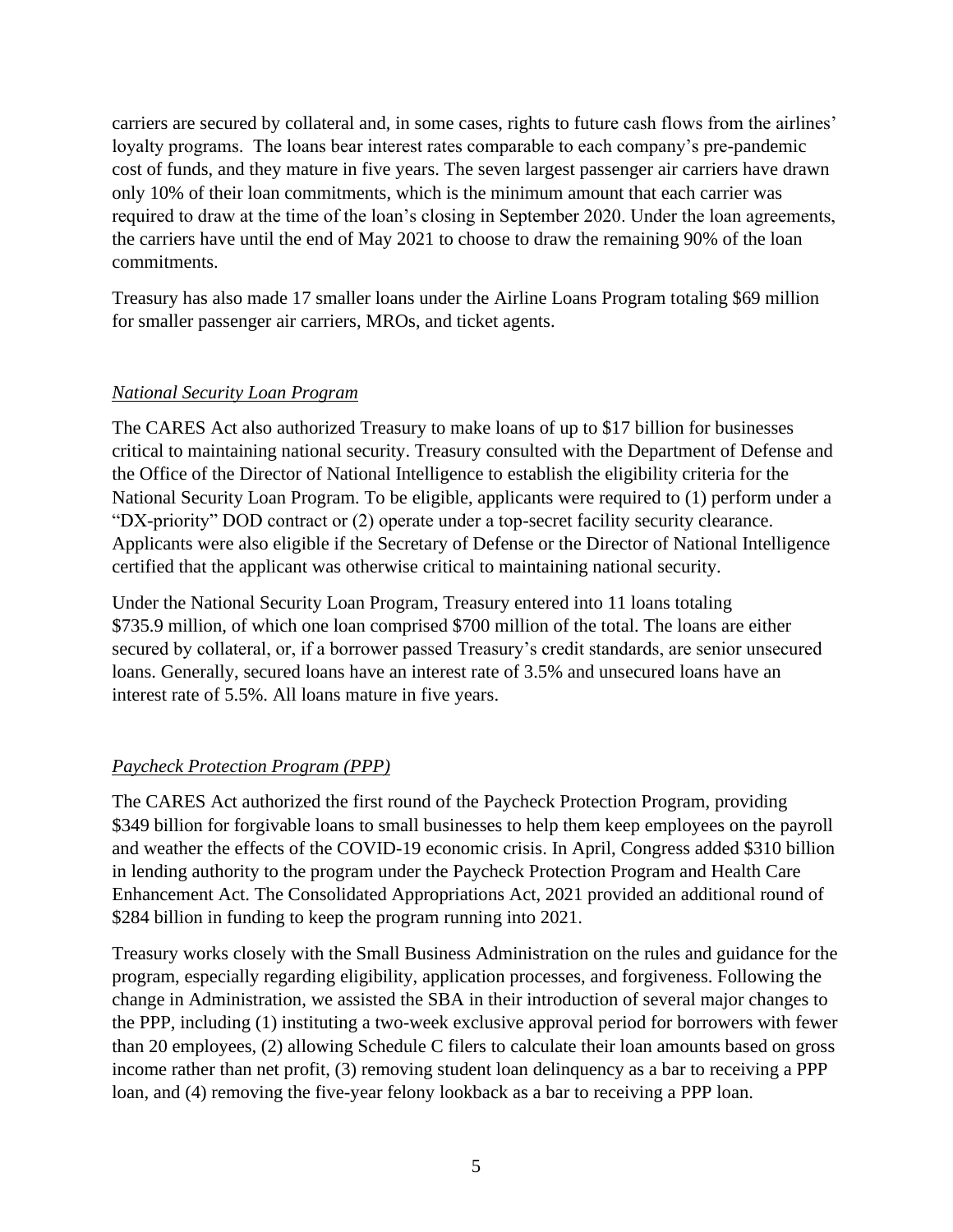These policy changes have meaningfully improved the accessibility of the PPP program to the smallest businesses and enhanced the program's equity. The percentage of loans going to businesses with fewer than 20 employees has increased, as have the percentages of loans going to rural businesses and those in low- and moderate-income communities.

The ARP updates PPP by making certain non-profit organizations and online news organizations eligible for loans and appropriated an additional \$7.25 billion in subsidy for the program.

### **Consolidated Appropriations Act, 2021 Programs**

#### *Emergency Capital Investment Program (ECIP)*

Established by the Consolidated Appropriations Act, 2021, the ECIP was created to encourage low- and moderate-income community financial institutions to augment their efforts to support small businesses and consumers in their communities. Under the program, Treasury will provide nearly \$9 billion in capital directly to depository institutions that are certified community development financial institutions (CDFIs) or minority depository institutions (MDIs) to, among other things, provide loans, grants, and forbearance for small businesses, minority-owned businesses, and consumers, especially in low-income and underserved communities that may be disproportionately impacted by the economic effects of the COVID-19 pandemic. Per the statute, Treasury will set aside \$2 billion for CDFIs and MDIs with less than \$500 million in assets and an additional \$2 billion for CDFIs and MDIs with less than \$2 billion in assets.

Treasury's investments under the ECIP will generally take the form of preferred stock issued by participating institutions, or subordinated debt if the institution cannot feasibly issue preferred stock. The maximum annual dividend rate for the preferred stock issued to Treasury is 2%, but institutions can qualify for a reduction in the dividend rate if the institution increases its qualified lending above an established baseline. Treasury recognizes the value of "deep impact" lending to the most underserved communities and understands that this lending may be more difficult or costly to undertake. In order to ensure a level playing field for lenders that choose to go the extra mile to have the greatest impact in the most underserved communities, lending that qualifies as deep impact lending will receive double credit in the calculation that determines a dividend or interest rate reduction.

Treasury has opened an application portal and issued guidance and term sheets regarding ECIP. The 60-day application window opened on March 4, 2021. Eligible CDFIs and MDIs have until May 7, 2021 to submit their applications. Treasury anticipates that the program will begin making investments in the summer of 2021.

# *CDFI Rapid Response Program (CDFI RRP)*

The Consolidated Appropriations Act, 2021 provided \$1.25 billion for grants to CDFIs to support, prepare for, and respond to the economic impacts of the COVID-19 pandemic. To deploy these resources in an effective and expedient manner, the Community Development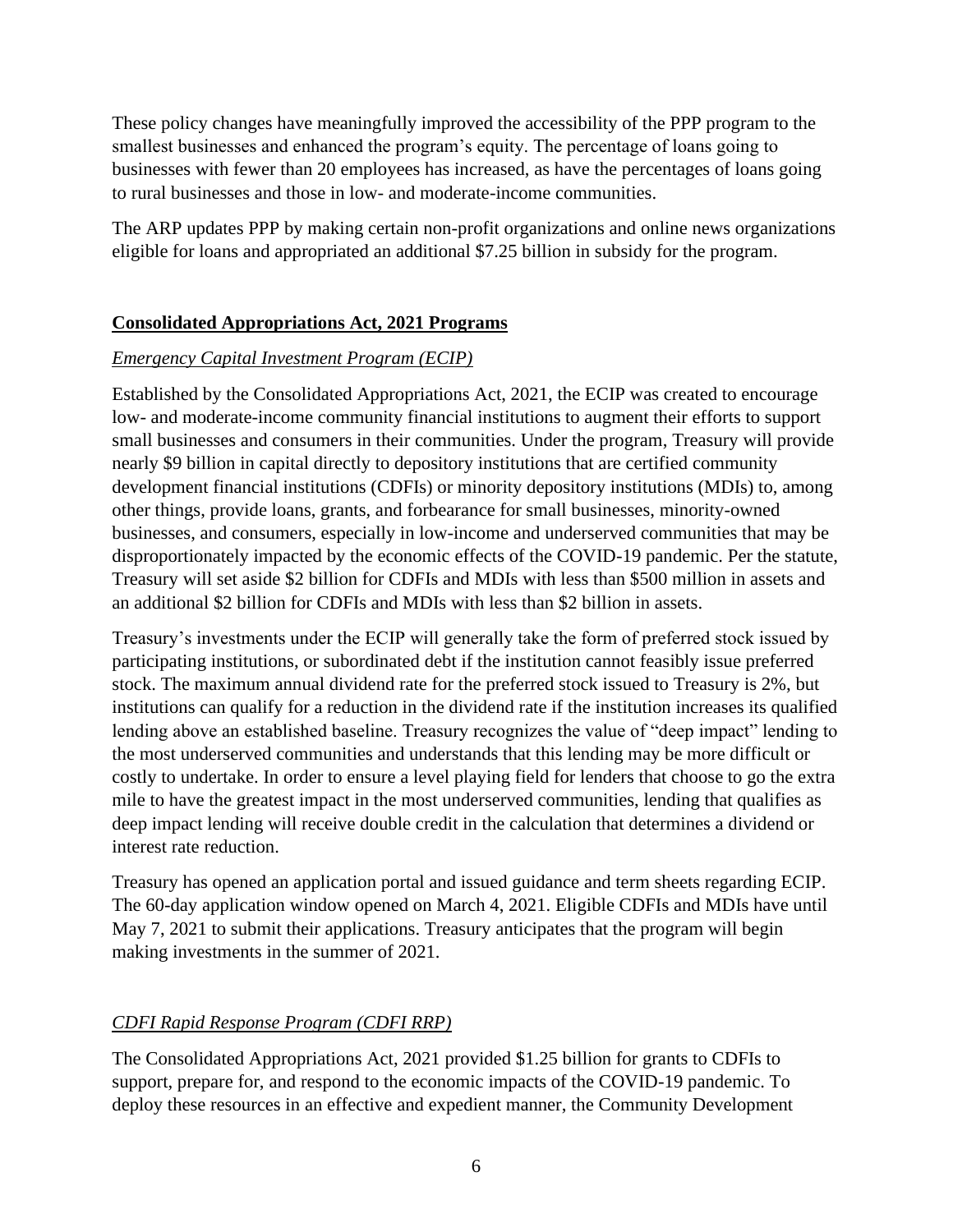Financial Institutions Fund (CDFI Fund) at Treasury developed the CDFI RRP. The CDFI RRP is designed to quickly and broadly deploy capital to certified CDFIs through a streamlined, formula-driven application and review process. The CDFI RRP will provide emergency funding to CDFIs of all types and sizes that can support financial products and services. A portion of funds can be used to support operational expenses to increase the capacity of the CDFI.

Per the statutory deadline, the RRP application window opened 60 days from the enactment of the statute. Applications are due by March 25, 2021. To ensure strong participation, the CDFI Fund conducted webinars to provide an overview of the program and answer any questions. The CDFI Fund expects to make 1,000 awards with an average award size of \$1.2 million. The funds expire at the end of fiscal year (FY) 2021.

RRP is the first of two tranches of CDFI grant funding authorized by the Consolidated Appropriations Act, 2021. The statute also made available \$1.75 billion for grants to support CDFIs to expand lending, grant making, or investment activity in low- or moderate-income minority communities and to minorities that have significant unmet capital or financial services needs. This includes up to \$1.2 billion for a new category of CDFIs called "minority lending institutions." This program will be established in FY 2021.

# *Coronavirus Economic Relief for Transportation Services (CERTS)*

CERTS is a \$2 billion grant program established under the Consolidated Appropriations Act, 2021 to provide relief to certain transportation companies with significant loss of revenue due to the COVID-19 pandemic. These include motorcoach, school bus, passenger vessel, and pilotage vessel companies. Treasury has conducted outreach to the targeted industries and is developing policies and procedures to implement the program. Treasury will soon issue program guidelines and a grant application.

Thousands of transportation companies are eligible to apply for CERTS, many of which are small and family-owned businesses. In addition, Treasury will ensure equitable access to CERTS for small, minority-owned, and women-owned businesses.

#### **American Rescue Plan**

#### *Economic Impact Payments (EIPs)*

The first round of EIPs were enacted as part of the CARES Act, and additional EIPs were made under the Consolidated Appropriations Act, 2021 and the ARP. Since the ARP was signed into law, Treasury has issued over 90 million EIPs totaling more than \$242 billion. The speed with which these payments have been delivered thus far reflects the dedication and hard work of the IRS, as well as other career officials across Treasury, building on the foundation laid in distributing earlier EIPs with assistance from our agency partners at the Social Security Administration, Veterans Administration, Railroad Retirement Board, and others.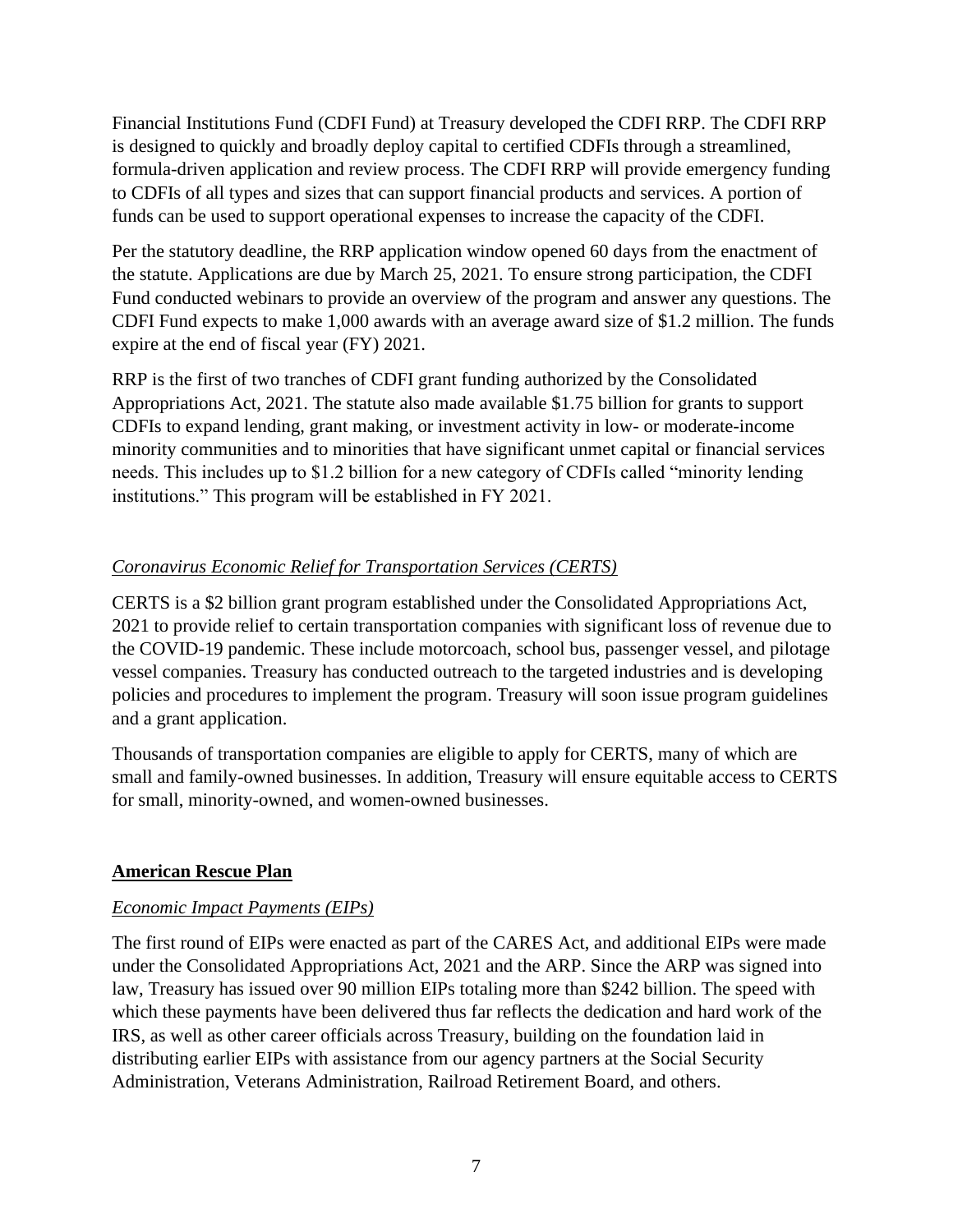With regard to the CARES Act EIPs, the IRS and Treasury began issuing payments within three weeks of the CARES Act's passage. Eligible individuals received payments up to \$1,200 (\$2,400 for married couples filing joint returns), and households received up to \$500 for each qualifying child. By the end of 2020, more than 160 million EIPs had been issued pursuant to the CARES Act. These payments totaled nearly \$275 billion. Treasury issued this set of EIPs through December 31, 2020, though individuals who did not receive an EIP or who received less than the amount to which they were entitled may still file a tax year 2020 income tax return to claim the correct amount as a Recovery Rebate tax credit.

The second round of EIPs was enacted under the Consolidated Appropriations Act, 2021, and the IRS and Treasury began issuing payments within one week of enactment. Eligible individuals received payments of up to \$600 (\$1200 for married couples filing joint returns), and households received up to \$600 for each qualifying child. By late January 2021, approximately 147 million EIPs had been issued pursuant to the December legislation. These payments totaled approximately \$142 billion. Treasury issued this set of EIPs through January 15, 2021, though individuals who did not receive an EIP or who received less than they are entitled to may file a tax year 2020 income tax return to claim the correct amount as a Recovery Rebate tax credit.

The most recent round of EIPs was enacted under the ARP, and Treasury and the IRS began issuing payments within a few days of enactment. Under the ARP, eligible individuals will receive payments of up to \$1400 (\$2800 for married couples filing joint returns), and households can receive up to \$1400 for each dependent (this is a broader category than qualifying child because it covers children age 17 and over and others who are supported by the taxpayer).

# *Emergency Rental Assistance Program (ERAP)*

The Emergency Rental Assistance Program provides states, territories, local governments, and Tribes funding to assist renter households impacted by the pandemic. Section 501(a) of Division N of the Consolidated Appropriations Act, 2021 made available \$25 billion in rental assistance funds for Treasury to disburse to eligible grantees. On March 11, 2021, the ARP provided an additional \$21.55 billion for ERAP, including a portion of funding reserved for high-need grantees.

The Consolidated Appropriations Act, 2021 included requirements regarding the distribution of funds, such as assisting households that are unable to pay rent and utilities due to the COVID-19 pandemic. Grantees may use the funds to provide assistance to eligible households through existing or newly created rental assistance programs. Grantees are directed to prioritize households receiving at or below 50 percent the area median income or which have at least one household member that has been unemployed for at least 90 days. After an extension included in ARP, funds generally expire on September 30, 2022.

Treasury disbursed all payments to state and local grantees by the statutory deadline of January 26, 2021. Tribes were permitted to request payment through January 26, and the full \$25 billion was disbursed by February 26, 2021. Treasury has published information pertaining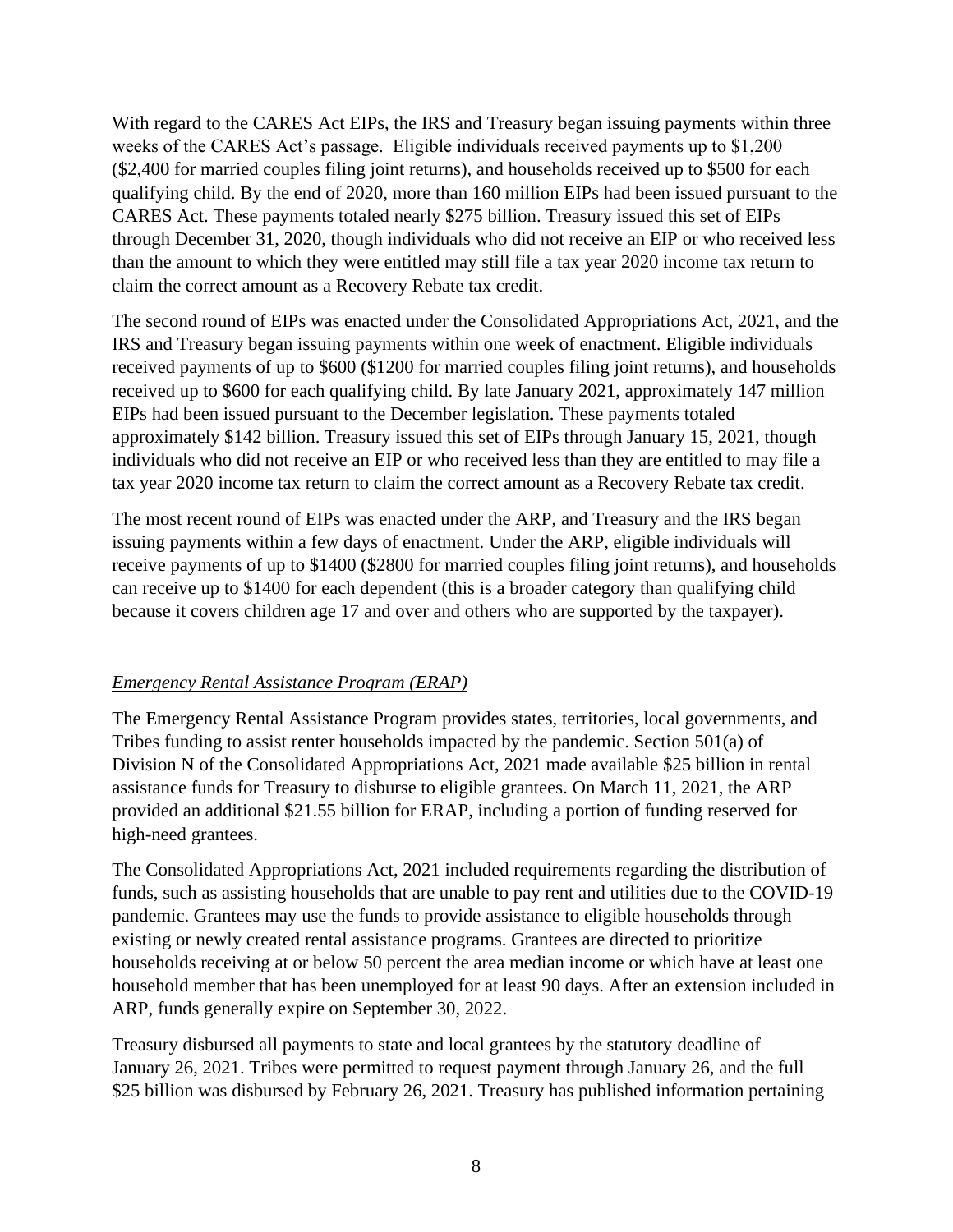to the grant award terms and the application process and answers to Frequently Asked Questions (FAQs) to assist grantees in launching their programs. Treasury continues to work with grantees to provide additional guidance, as appropriate, and to prepare deployment of the additional ARP funding.

#### *Coronavirus State and Local Fiscal Recovery Funds*

The ARP authorizes a total of \$350 billion in relief for state and local governments, including \$219.8 billion for states, territories, and Tribal governments and \$130.2 billion for local governments. These funds may be used to cover costs incurred to respond to COVID-19 or its negative economic impacts, including assistance to households, small businesses, non-profits, and impacted industries (e.g., tourism, travel, and hospitality); provide premium pay to essential public employees or grants to employers of essential workers; provide government services to the extent of revenue loss due to COVID-19; or make necessary investments in water, sewer, or broadband infrastructure.

These payments will help ensure frontline workers and essential employees remain on state and local payroll at the time they are needed most. The Treasury Department is currently working to allocate these funds in line with Congress's statutory instructions and setting up procedures to ensure this money is efficiently distributed to the state and local governments that need it.

# *Coronavirus Capital Projects Fund (CCPF)*

The CCPF provides \$10 billion for state, territories, and Tribal governments to invest in projects directly enabling work, education, and health monitoring, including remote options, in response to COVID-19. Treasury is currently working to establish rules around eligible uses for these funds so that they can be used for purposes like broadband infrastructure.

# *Local Assistance and Tribal Consistency Fund (LATCF)*

LATCF provides \$2 billion to eligible revenue-sharing counties and Tribal governments for a wide variety of governmental expenditures, excluding lobbying activities. Treasury is currently in the process of evaluating options to equitably allocate and distribute these funds, taking into account the economic conditions of each eligible revenue sharing county, using measurements of poverty rates, household income, land values, and unemployment rates as well as other economic indicators, and taking into account economic conditions of each eligible Tribe.

Going forward, Treasury plans to consult with Congress, counties, Tribal governments, and other stakeholders in order to develop a full picture of economic needs at the county level, to implement an allocation that is fair and equitable in light of counties' varying economic circumstances, and to effectuate Congress's statutory purpose in enacting this provision.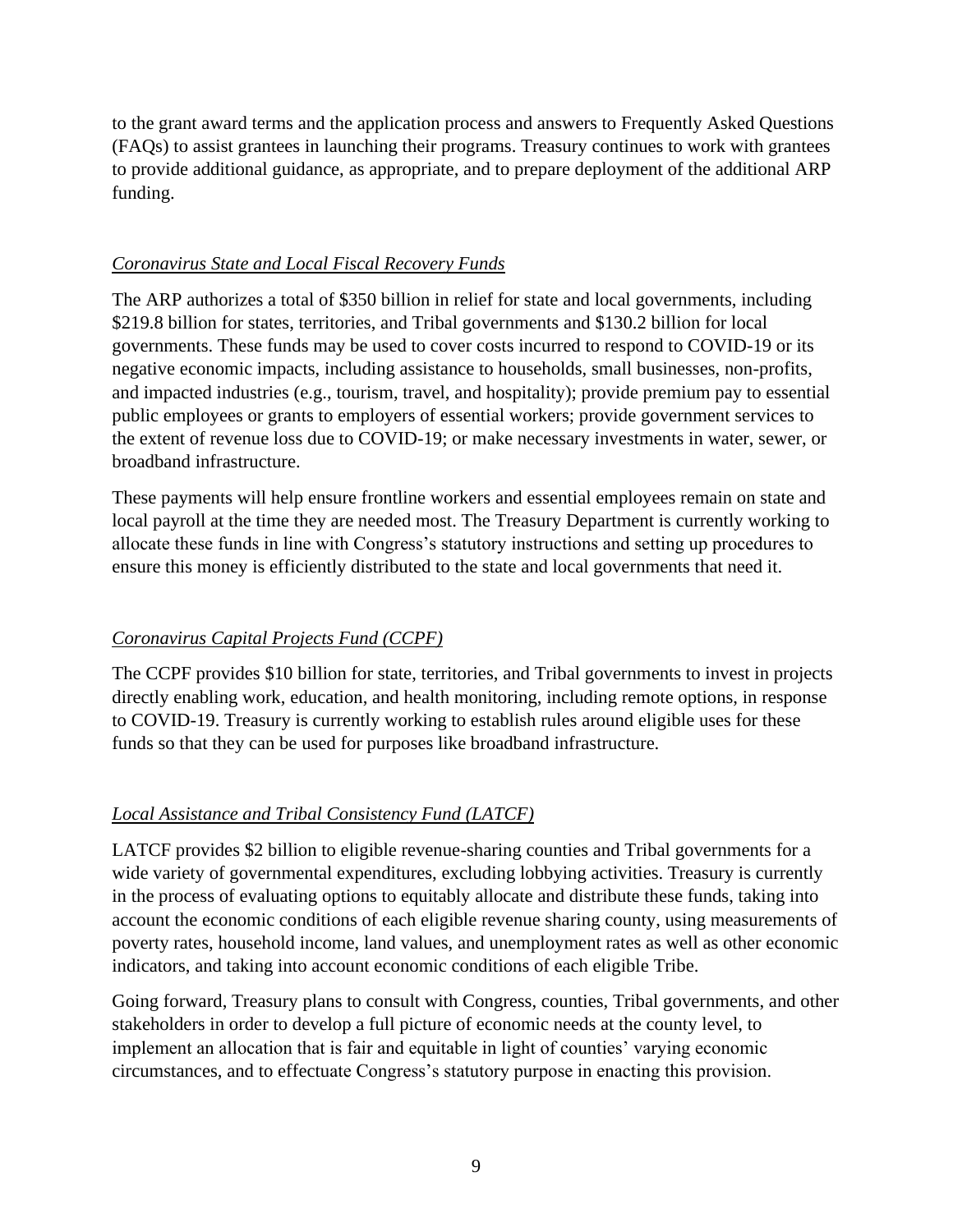#### *State Small Business Credit Initiative (SSBCI)*

The ARP's SSBCI program builds on the foundation laid by the original SSBCI, implemented in 2010, to use federal funds to support small businesses and catalyze small business investment at the state level. The new SSBCI provides up to \$10 billion for states, territories, and Tribal governments to fund small business capital access and investment programs, including loan loss reserves, collateral guarantees, venture capital, and other investment structures that pair public funding with private capital. Collectively, these funds may catalyze up to \$100 billion in total investment in small businesses across the country.

In addition to preparing the application process and technical assistance needed to ensure states can operate robust, successful SSBCI programs, Treasury will work to implement the ARP's requirements that \$1.5 billion of SSBCI funds go to businesses owned by socially and economically disadvantaged individuals, that \$1 billion be set aside for an incentive program focused on businesses owned by socially and economically disadvantaged individuals, that \$500 million be set aside for Tribal governments, and that at least \$500 million go to businesses with fewer than 10 employees. These set-asides are critical to the equity of this program and will remain a priority for Treasury.

### *Pensions*

The ARP authorizes the creation of a new fund to be held at the Treasury to provide special financial assistance to underfunded multiemployer pensions and ensure these pensions' obligations are paid. In particular, the ARP's pension provisions authorize the Pension Benefit Guaranty Corporation (PBGC) to provide assistance to eligible multiemployer pensions sufficient to reinstate suspended benefits and to ensure obligations are paid through 2051. Certain of these provisions will be implemented in consultation with Treasury. The PBGC will set rules or guidance regarding eligibility and review applications to determine eligibility. Treasury will consult with PBGC and the Department of Labor, as directed by the ARP, on proposed reinstatements of benefits, the changing of funding assumptions proposed in a plan's application, and the granting of temporary priority consideration for certain plans.

#### *Homeowners Assistance Fund*

The ARP provided \$9.96 billion for a new Homeowner Assistance Fund to assist homeowners who experienced hardship after January 21, 2020. The Department will allocate and distribute funds to participating states, territories, and Tribes to prevent homeowner mortgage defaults, foreclosures, and displacements. These funds may be used to address monthly mortgage payments, delinquencies, principal reductions, assistance for utilities, tax, and insurance payments, and to reimburse state and local governments for relief provided during the pandemic to prevent housing losses. Grantees that elect to participate must set aside at least 60% of their allocation to assist homeowners with incomes equal to or less than 100% of the local or national